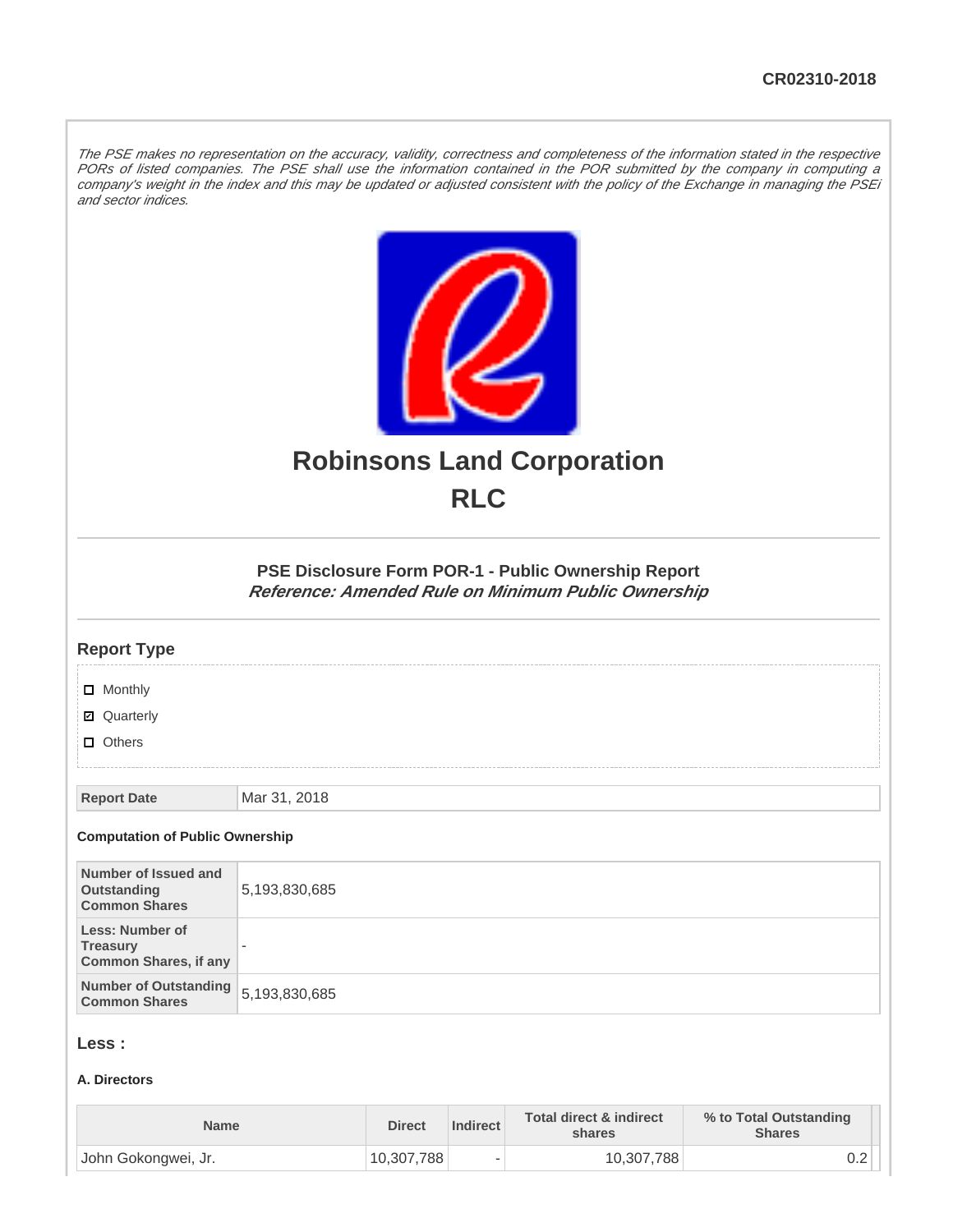| John L. Gokongwei                            | 380,608    |   | 380,608    | 0.01 |
|----------------------------------------------|------------|---|------------|------|
| Elizabeth Y.Gokongwei &/or John<br>Gokongwei | 1,253,470  |   | 1,253,470  | 0.02 |
| James L. Go                                  | 2,139,011  |   | 2,139,011  | 0.04 |
| Lance Y. Gokongwei                           | 805,001    |   | 805,001    | 0.02 |
| Frederick D.Go                               | 986,027    |   | 986,027    | 0.02 |
| Robina Y. Gokongwei                          | 685,094    |   | 685,094    | 0.01 |
| Patrick Henry C. Go                          | 10,000     |   | 10,000     |      |
| Johnson Robert G. Go, Jr.                    |            |   |            |      |
| Artemio V. Panganiban                        | 31,718     |   | 31,718     |      |
| Roberto F. De Ocampo                         |            |   |            |      |
| Emmanuel C. Rojas, Jr.                       | 901        |   | 901        | O    |
| Omar Byron T. Mier                           |            |   |            |      |
|                                              | 16,599,621 | 0 | 16,599,621 | 0.32 |

### **B. Officers**

| <b>Name</b>                          | <b>Direct</b> | <b>Indirect</b>          | Total direct & indirect shares | % to Total Outstanding Shares |
|--------------------------------------|---------------|--------------------------|--------------------------------|-------------------------------|
| Faraday D. Go                        | $\Omega$      |                          | 0                              | ∩                             |
| Arlene G. Magtibay                   | 0             |                          | 0                              |                               |
| Corazon L. Ang Ley                   | 0             |                          | 0                              |                               |
| Elizabeth Kristine D. Gregorio       | $\Omega$      |                          | 0                              | ი                             |
| Henry L. Yap                         | 114,182       | $\overline{\phantom{a}}$ | 114,182                        | $\Omega$                      |
| Ma. Socorro Isabelle V. Aragon-Gobio | $\Omega$      |                          | 0                              |                               |
| Kerwin Max S. Tan                    | $\Omega$      |                          | 0                              |                               |
| Bach Johann M. Sebastian             | 0             |                          | 0                              | O                             |
| Cecilia M. Pascual                   | $\Omega$      |                          | 0                              | O                             |
| Emmanue C. Arce                      | 0             |                          | 0                              | O                             |
| Constantino C. Felipe                | 0             |                          | 0                              |                               |
| Sylvia B. Hernandez                  | <sup>0</sup>  |                          | 0                              |                               |
| Catalina M. Sanchez                  | 0             |                          | 0                              | O                             |
| Rosalinda F. Rivera                  | $\Omega$      |                          | 0                              | ი                             |
| Arlene S. Denzon                     | $\Omega$      | $\overline{\phantom{a}}$ | O                              |                               |
|                                      | 114,182       | $\mathbf{0}$             | 114,182                        |                               |

# **C. Principal/Substantial Stockholders**

| <b>Name</b>                     | <b>Direct</b> | Indirect | Total direct & indirect shares | % to Total Outstanding Shares |
|---------------------------------|---------------|----------|--------------------------------|-------------------------------|
| <b>JG Summit Holdings, Inc.</b> | 3,166,806,886 |          | 3,166,806,886                  | 60.97                         |
|                                 | 3,166,806,886 |          | 3.166.806.886                  | 60.97                         |

# **D. Affiliates**

| <b>Name</b> | <b>Direct</b> | <b>Indirect</b> | Total direct & indirect shares | % to Total Outstanding Shares |
|-------------|---------------|-----------------|--------------------------------|-------------------------------|
|             |               |                 |                                |                               |
|             |               |                 |                                |                               |